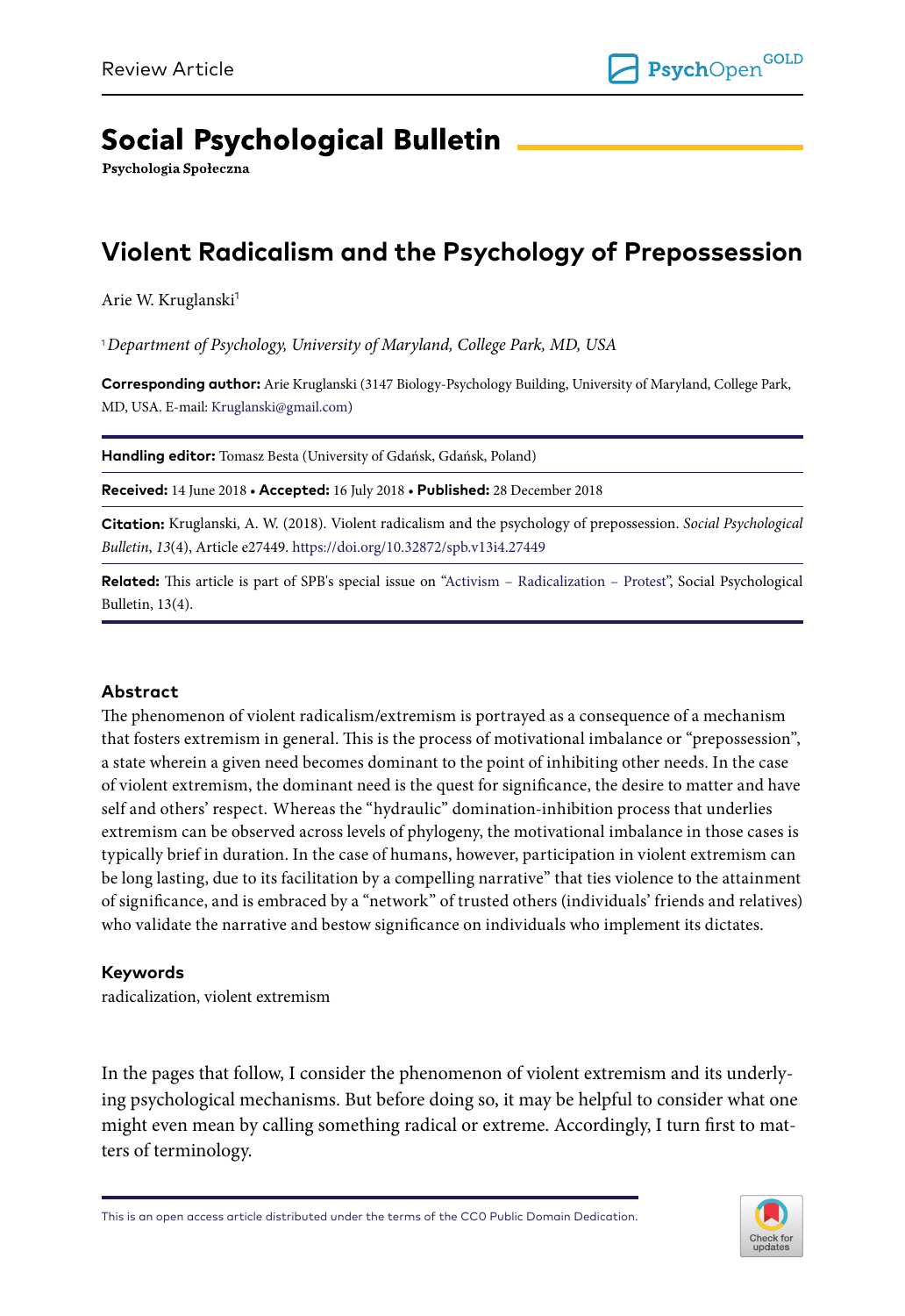# **Meanings of 'Radicalism/Extremism'**

## **Radicalism**

The term 'radical' (when applied in the social sphere) has two meanings that at first glance appear distinct from each other. One meaning pertains to the word's usage as a noun: A radical is a *nonconformist*, a *troublemaker*, a *deviationist*. The second meaning pertains to the term's use as an adjective. Here, radical means *thorough*, *fundamental*, or *essential*. This latter usage derives from the Latin word 'radix' or 'root' in that a root underlies the plant and is essential to its existence.

But what does this have to do with deviancy and nonconformity? On the surface of it, rather little – and the term's use in this fashion may appear enigmatic. Yet, there could be more here than meets the eye. Indeed, looking deeper into the psychology of *the radical* (as a noun), we find a kind of essentialism, or purism; a single mindedness, or as Soren Kierkegaard (1886/1938) felicitously put it, "the willing of one thing," which in turn recalls the term's adjective application.

#### **Extremism**

'Radicals' are often referred to as 'extremists.' But what is extremism? Again, two senses of the term are apparent. One sense is statistical and refers to ends (i.e., extremes) of the distribution. Extremists are rare, they are unusual or infrequent within an aggregate, and their activities are not what most people do. The other sense of extremism relates to *intensity*, or *magnitude*. To refer to something as 'extreme' is to depict it as intense, powerful, or considerable (as in extreme hunger or thirst, or extreme disappointment). As can be seen then, radicalism and extremism have important parallels that explain their interchangeable use: (1) they both denote something that is rare and infrequent, and (2) they both connote something that has special poignancy by dint of its magnitude or essentiality.

But beyond hermeneutics, the question is whether 'extremism' and/or 'radicalism' have a psychological reality, versus representing mere ways of speaking devoid of a deeper psychological basis. I believe that the former is, indeed, the case and that extremism defines an authentic psychological state. A major implication of this notion is that many different 'extremisms' (e.g., violent extremism, extreme diets, extreme sports or extreme addictions) share a psychological dynamic in common, and differ in the contents or dimension, namely that which the term 'extreme' qualifies.

## **Extremism as a Psychological Construct: On the Psychology of Prepossession**

The concept of *extremism* stands in contrast to that of *moderation*. Moderation, in turn, assumes a state of *motivational equilibrium* characterized by a balanced satisfaction of the individual's basic biological and psychogenic needs. Extremism marks a deviation from

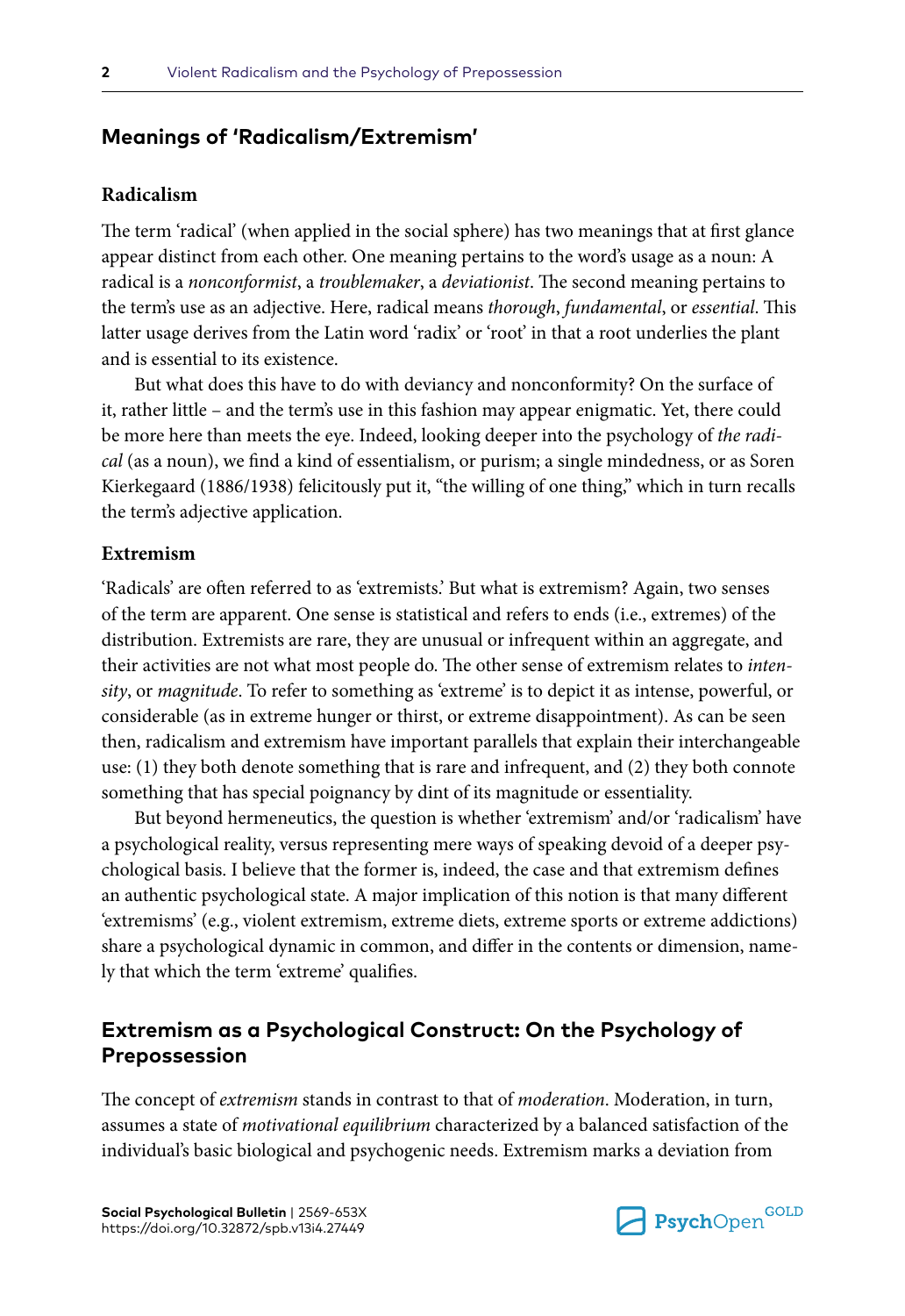that equilibrium, hence depicting a motivational imbalance wherein one need rises above others and prepossesses or 'crowds out' the remaining basic needs. Because by definition most persons desire to have all their basic needs fulfilled, and experience distress otherwise (that is what the term basically implies, after all), only a minority may endure a prolonged state of extremism. Thus, the intensity sense of extremism discussed above, shades into the statistical sense in that inveterate extremists typically constitute a small segment of the general population.

From the present perspective then, extremism lies on a continuum (of intensity) and is a matter of degree; it reflects the extent of deviation from the motivational balance in which people's different fundamental needs are harmoniously gratified.<sup>1</sup> It is also true, however, that whereas extremism typically characterizes a minority of individuals (thus, converging with statistical extremism), under special circumstances it may also apply to a *majority* of persons within a given population.

To consider how this may happen, consider the analogy of the concept of *health*, which denotes the optimal physiological functioning of an organism. Normally, most people are (more or less) healthy and their bodily systems function as intended. Occasionally, however, entire populations might fall sick, owing to a plague, mass starvation, or poisoning. Similarly, whereas societies are relatively peaceful and non-violent much of the time (Pinker, 2011)—there are circumstances (at times of war) where most members are required to mobilize and fight (i.e., employ violence) for a common cause. In short, whereas generally the intensity and frequency conceptions of extremism are in sync, they may occasionally diverge.

## **Motivational Balance and Imbalance**

Psychological theorists (e.g., Deci & Ryan, 2000; Fiske, 2010; Maslow, 1943; Higgins, 2012) agree that humans have a set of basic motives whose fulfillment is indispensible to their well-being. Some such motives pertain to fundamental biological needs, including the need for nutrition, hydration, rest, etc. It is generally agreed that satisfaction of those needs is indispensable to biological health and ultimately to survival.

Other basic needs are *psychogenic* in nature: these are the need for safety, love/belonging, esteem, and self-actualization (identified by Maslow, 1943), need for autonomy, competence and relatedness (identified by Deci & Ryan, 2000), need for value, truth and control (identified by Higgins, 2012), or need to belong, understand, control, enhance, and trust (identified by Fiske, 2010). As can be seen then, psychological theorists differ in how they parse the universe of basic needs. Nevertheless, they concur that such needs do exist and that their non-fulfillment foments suffering and distress.



<sup>1</sup> We assume that the imbalance is a matter of degree. In fact, in normal circumstances, arousal of a given need signifies its momentary dominance over other needs, but at its low magnitudes the dominance of one need is coexistent with the active psychological presence of other needs and their exercise of constraints upon behavior.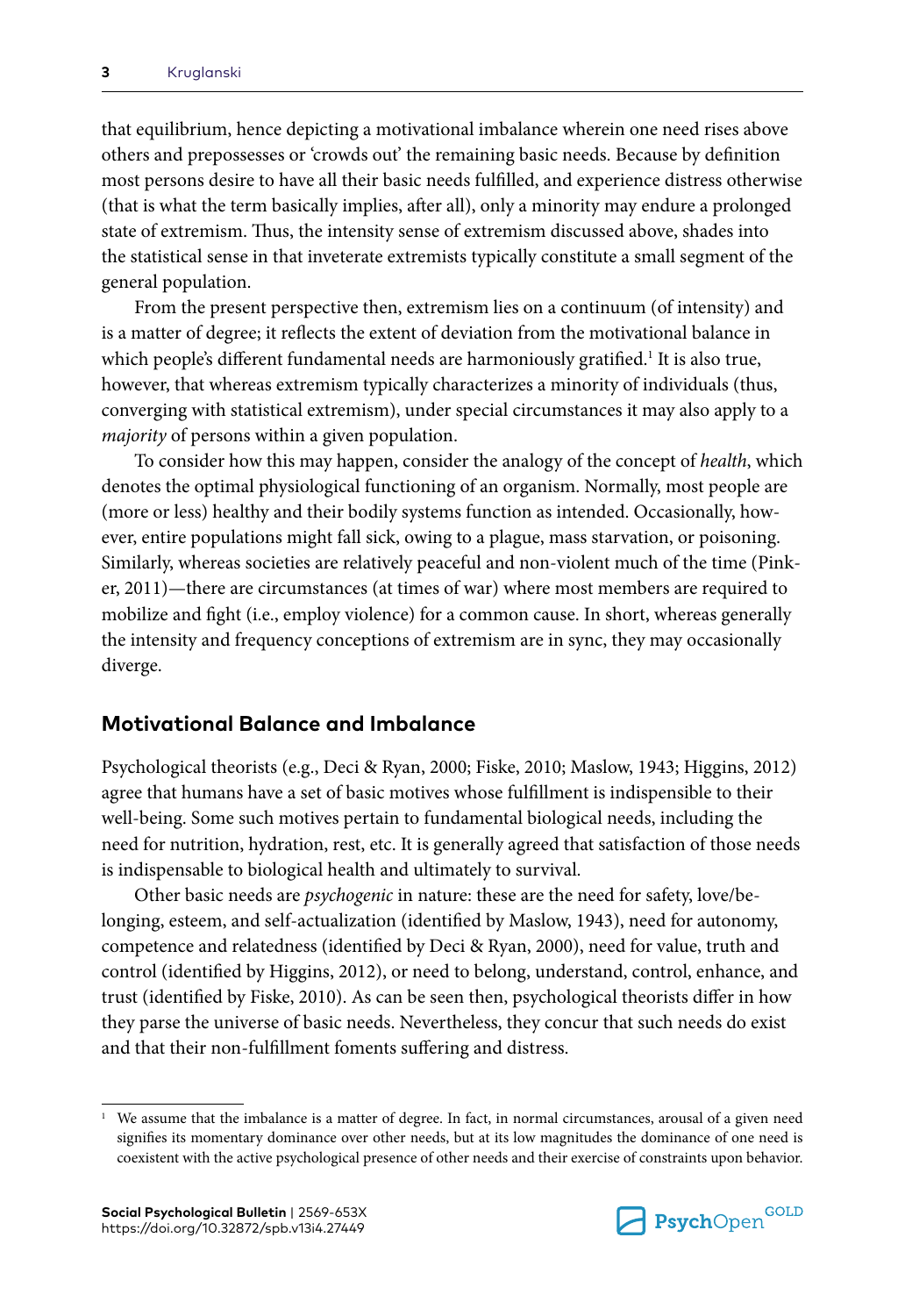Humans are assumed to strive for fulfillment of their basic psychogenic needs, much as they do with respect to physiological needs. Furthermore, people's specific goals are assumed to be traceable, ultimately, to their basic needs. The goal of cooking may hark back to the need for nutrition, rebellion against oppression—to the need for autonomy, competition—to the need for competence, formation of intimate ties—to the need for relatedness, and so on (Deci & Ryan, 2000).

### **Balance and Constraint**

I define motivational balance as a state in which all the basic needs constitute active concerns whose fulfillment drives individuals' behavior. These needs constrain one another such that behavior that gratifies only some needs while undermining others tends to be avoided. For instance, one's hunger may co-exist with concerns about health, and taste; as a consequence, foods that are unhealthy or foul-tasting would be avoided. One's need for intimacy and relatedness may temper one's need for achievement, thus promoting a workfamily balance, etc.

### **Imbalance and Release**

At times, however, a motivational imbalance may occur wherein a given need receives disproportionate emphasis, overriding the others. This state may be described as one of *prepossession*, in which one's mind is predominantly absorbed with a given motivational concern, and is oblivious to all else (Shah, Friedman, & Kruglanski, 2002). For instance, under extreme hunger one might be ready to eat anything at all, regardless of its healthfulness, and a highly ambitious person, driven by an unstoppable drive to succeed, may become a workaholic and sacrifice her or his personal relations, health, even autonomy, on the altar of work. Thus, where a given need becomes particularly intense, alternative needs recede in salience, liberating possible behavior from their constraints. In consequence, the set of behavioral options for gratifying the dominant need expands, through inclusion of formerly prohibited behaviors detrimental to the now inhibited needs. For instance, when one's (acquired) need for a given intoxicating substance (e.g., alcohol, crack, heroin) is particularly intense, it may prompt behaviors destructive to self and others (e.g., foregoing healthy nutrition, neglecting one's work obligations, engaging in criminal behavior) whose sole purpose is to obtain the object of one's desire by any means necessary. Such behaviors merit the epithet *extreme* because they denote a deviation from a motivational balance. And because people in general strive to maintain balance, extreme behavior is infrequent, as discussed earlier.

The constraints on behavior imposed in a motivationally balanced state, and their disinhibition under motivational imbalance, were investigated by Köpetz, Faber, Fishbach, and Kruglanski (2011). One of their studies (Study 3) examined the foods that students, who had equal concerns for *eating enjoyment* and *weight control*, were contemplating for lunch. In one experimental group, commitment to the goal of food enjoyment was augmented through the technique of mental contrasting (of subjective *values* of given states of

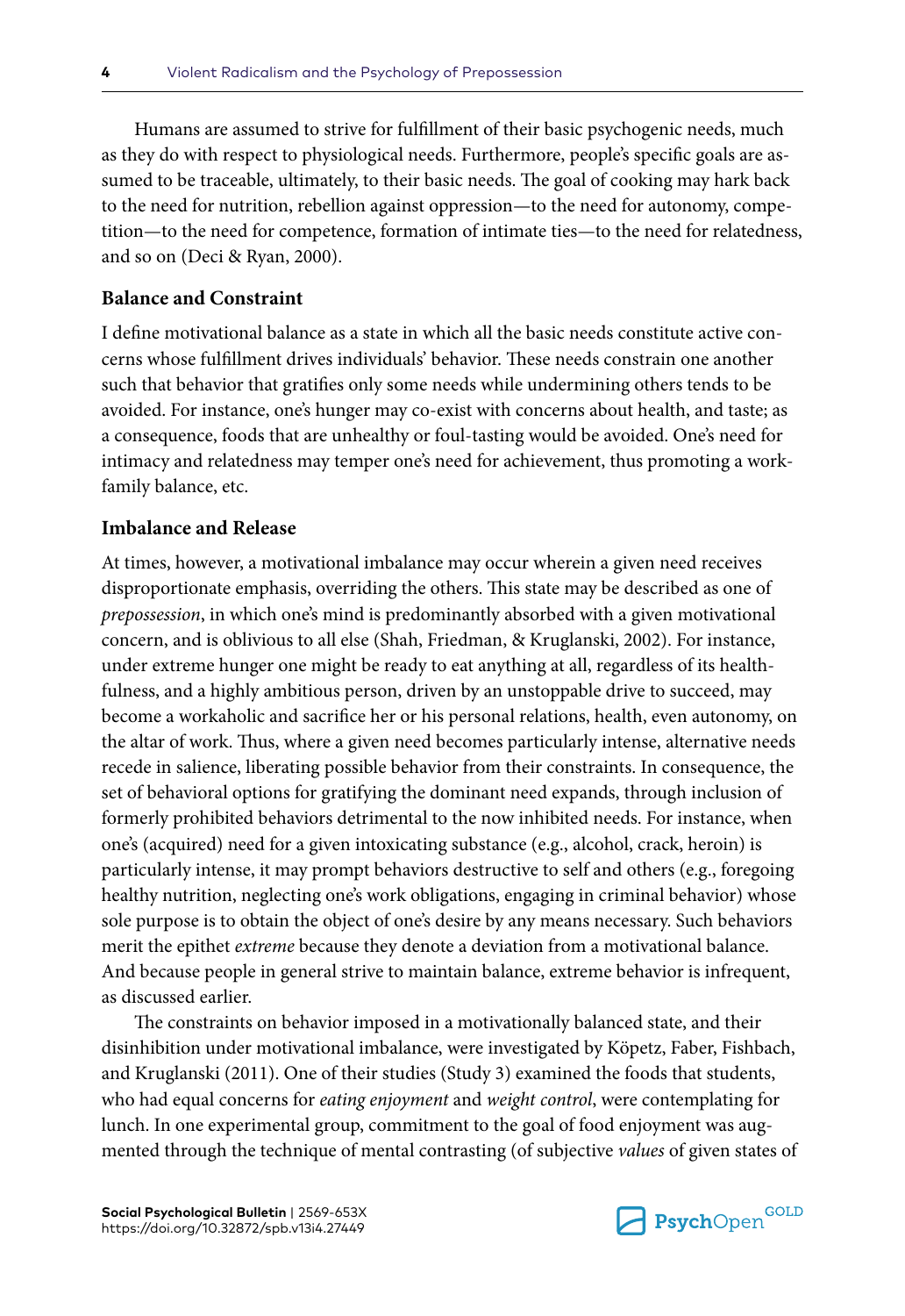affairs, and *barriers* to attaining them; Oettingen, 2000; Oettingen, Pak, & Schnetter, 2001). It was found that as compared to a control condition where the eating enjoyment and weight control goals were in balance, participants whose commitment to food enjoyment was enhanced listed more foods (reflecting an expansion of the number of means to the dominant goal under motivational imbalance). Of interest, too, the additional foods listed were rated higher on taste but also on caloric content (at odds with the weight control objective) whereas in the control (balanced) condition, the fewer foods listed were equal on taste but lower on caloric content. A subsequent experiment (Study 4) where commitment to the food enjoyment goal was manipulated via sequential priming obtained the same result. And a final experiment additionally showed that an increase in the number of means to the dominant goal through the listing of caloric foods was mediated by *inhibition* of the dieting (weight control) goal.

# **Violent Extremism**

As already noted, motivational imbalance may underlie all kinds of extremism regardless of their specific nature (e.g., extreme eating habits, extreme sports, addictions of various sorts, "fatal attractions", etc.). I now consider how this process plays out in the case of violent extremism. Our work on this topic (Jasko, LaFree, & Kruglanski, 2016; Kruglanski et al., 2013; Kruglanski, Chen, Dechesne, Fishman, & Orehek, 2009; Kruglanski, Gelfand, et al., 2014; Kruglanski, Jasko, Chernikova, Dugas, & Webber, 2017; Webber et al., 2017, 2018) suggests that the need that dominates this process is individuals' *quest for personal significance,* that is, the desire to matter and have respect in one's own eyes and those of revered others. When that motive is sufficiently aroused, it suppresses alternative needs; this enables the implementation of possible means of gaining significance that are incompatible with those needs. In those circumstances, individuals may consider violence and aggression as paths to significance, especially if enticed to do so through compelling *narratives* delivered by persuasive communicators endowed with charisma and revered in the individual's social *network*.

The human quest for personal significance represents a basic need whose fulfillment is essential to individuals' sense of well-being. It is implicit in such motivational notions as the need for competence (Deci & Ryan, 2000), enhancement (Fiske, 2010), or control (Higgins, 2012). All such constructs connote attainment of high standing (that is, of desirable outcomes) on dimensions valued in one's culture, e.g., athletics, art, science, politics, or warfare.

The quest for personal significance subsumes a variety of subordinate goals identified in the social science literature on terrorism and violent extremism (e.g., Gambetta, 2005; Stern, 2003), such as devotion to the leader, vengeance, the "perks" of paradise, even financial rewards (e.g., monetary payments to families of suicide bombers, salaries to the fighters of Al Qaeda or ISIS). Those subordinate goals are but means to the superordinate goal of personal significance. Take *vengeance* for example. It represents a case where one's loss of

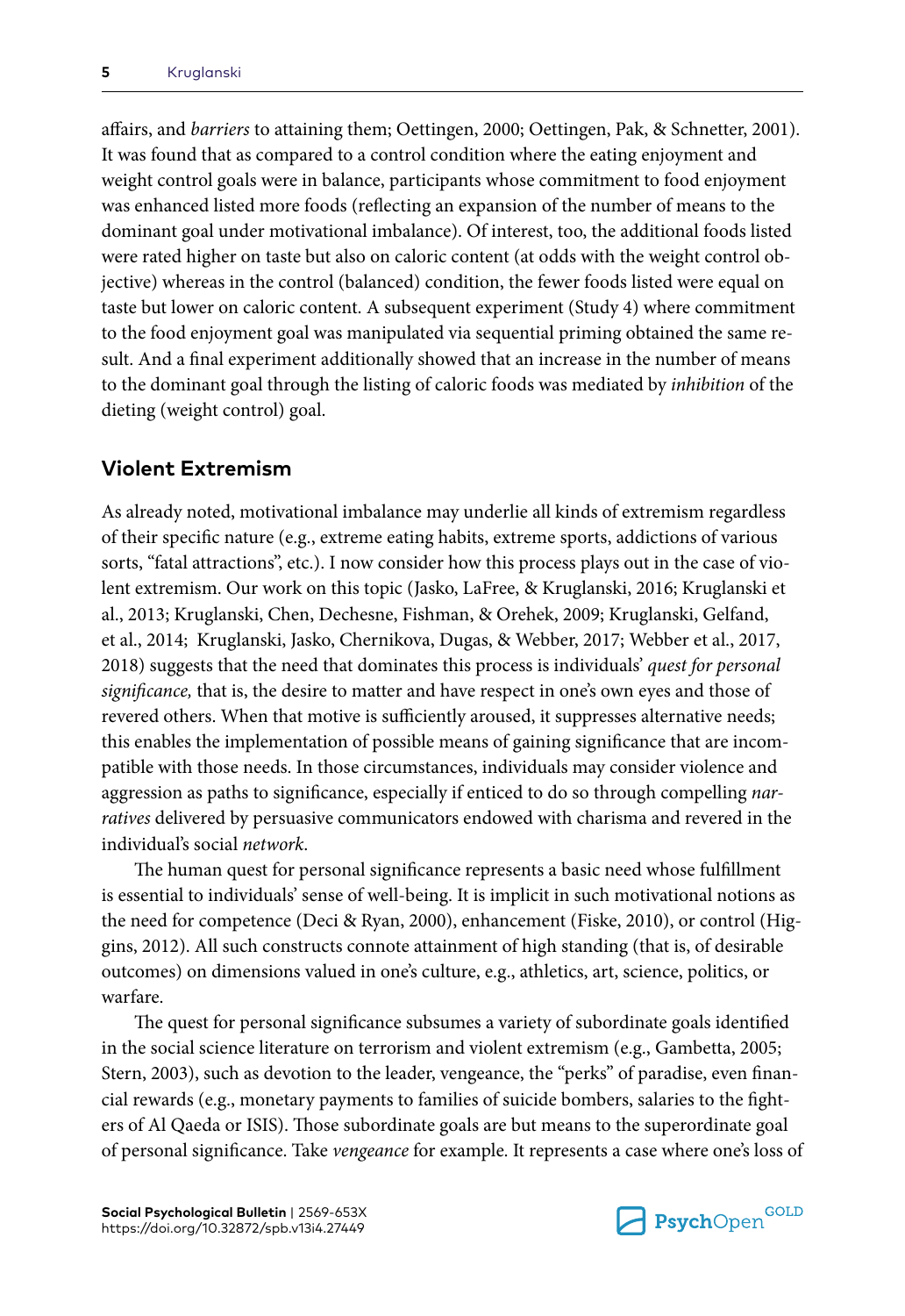significance through disempowerment and humiliation by another social agent is erased by violent payback to the perpetrator, that "levels the playing field" and restores one's sense of mattering.

Devotion to the leader implies carrying out activities that the leader approves of and for which she/he rewards individuals by bestowing significance upon them. Financial rewards, or the perks of paradise are awarded in recognition of one's worth; they reflect one's valuable contributions to the protection of one's faith. Even salaries dispensed to fighters of terrorist organizations or payments to families of killed 'martyrs' are significance bestowing: They enable individuals to care for their families, thus gaining their gratitude and admiration, as well as living up to their obligations as providers.

## **The Role of Violence in the Quest for Significance**

Arousal of one's need for significance (e.g., through a significance loss, and/or the opportunity for a significance gain) does not prejudge how significance is attained and it does not necessarily imply a resort to violence. After all, personal significance defines a universal human need, which most people fulfill in peaceful ways. Where severe intergroup conflict is in place, however, unleashing violence against the adversary is often hailed as a particularly effective route to significance, meriting the group's recognition of the individual as a hero or a martyr. Typically, societies pay homage to, and glorify those who are ready to make sacrifices on their behalf. For instance, military service that reflects soldiers' readiness to risk life and limb for "king and country" has been universally regarded as a most honorable pursuit (Olsthoorn, 2005). Thus, even though violence isn't significancebestowing *necessarily*—it often is so *actually* and in light of the ubiquity of intergroup conflict in human history. The means-ends relation between violence on behalf of one's group and the attainment of personal significance is spelled out in many ideological narratives, including those of non-state militant organizations of various sorts (Kruglanski, Gelfand, & Gunaratna, 2012).

An extensive body of recent research supports the intimate relation between the quest for significance and the support of violence on behalf of some sanctioned cause. For instance, open source materials about successful suicide bombers (i.e., individuals who volunteered to die while carrying out their mission) suggest that those animated by a loss of significance and/or evincing a particularly strong appetite for significance gain perpetrated more severe casualties (in terms of the numbers of people killed and/ or wounded in the attacks) than individuals with a less intense quest for significance (Webber et al., 2017). Examination of ideologically motivated crimes carried out in the U.S. yielded that violent (vs. non-violent) crimes were more likely to be committed by individuals who suffered considerable loss of significance in one or more life domains (Jasko et al., 2016). Finally, Muslim immigrants in the U.S. who felt marginalized and discriminated against were more likely to support and identify with radical Islamist groups (Lyons-Padilla, Gelfand, Mirahmadi, Farooq, & van Egmond, 2015; for a review, see Kruglanski, Belanger, & Gunaratna, 2018).

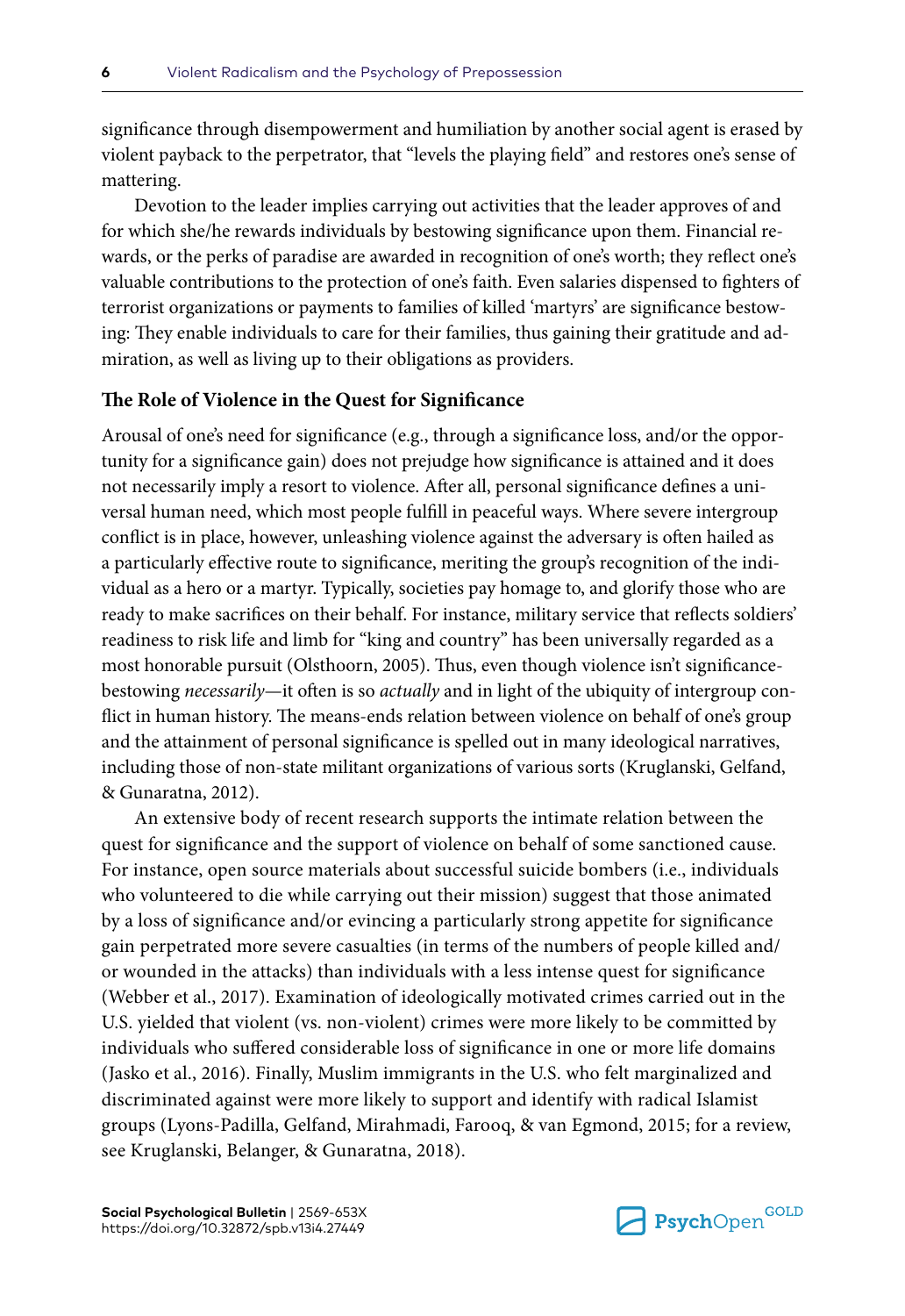## **Extremism Mediating Processes**

#### **Neuronal Circuitry**

The motivational imbalance at the root of extremism is enabled by basic mechanisms describable on the biological/neuronal (molecular) as well as psychological (molar) levels of analysis. The former have been investigated with animal models at different phylogenetic levels, such as mice, flies or crayfish among others. For instance, flies will tolerate a higher concentration of bitter (and potentially toxic) contaminants in food as they get hungrier. In other words, their 'concern' for taste seems to decline the greater their concern for nutrition becomes. Research on the brain mechanisms involved in this phenomenon reveals that taste neurons become more sensitive to sweet-tasting substances and less sensitive to bitter tastants (Inagaki, Panse, & Anderson, 2014). Similarly, research carried out with mice (Lin et al., 2011) revealed that many of the ventral hypothalamic neurons activated during male-male aggressive encounters were *suppressed* in the presence of females.

Activation of neurons that typically elicit aggressive behavior in the mouse affected it to a much reduced extent when the male was engaged in copulation, and it required a considerably more intense level of stimulation under these conditions to elicit attacks. This inhibition was removed following ejaculation. As Anderson (2012, p. 1085) summarized it, "This observation is consistent with…electrophysiological data suggesting that mating causes an active inhibition of attack circuitry, so that the level of artificial stimulation required to override this inhibition is increased during the consummatory phase." These findings suggest that when mating/courtship becomes a predominant concern, other needs such as defense (e.g., against possible aggressors or invaders) are inhibited and their momentary importance to the animal diminishes.

Animals' preference for a balanced 'moderation' is illustrated by a study in which an animal who is both thirsty and hungry is afforded access to two bottles of water, one of which contains a tasteless but caloric compound, and the other containing water without the nutritious compound (Elizalde & Sclafani, 1988). It is found that after drinking from each bottle, the animal will come to prefer the water with the nutritious component because it can detect the compound with receptors in its gut. In other words, the animal prefers the state in which both hunger and thirst are satisfied to a state in which only thirst is, and it does so by employing the *multifinal* means (Kruglanski et al., 2002) of drinking from the bottle that contains not only water but the compound as well.

In summary, animal research carried out by behavioral biologists attests both to animals' preference for *balanced* states (in which their various motives, e.g., hunger and thirst, are all satisfied) and to neural mechanisms that enable the emergence of a motivational *imbalance* in which a given motive subjected to a particularly intense stimulation emerges as dominant alongside a parallel decline in the strength of other motives and the concomitant weakening of behavioral patterns that typically subserve them.

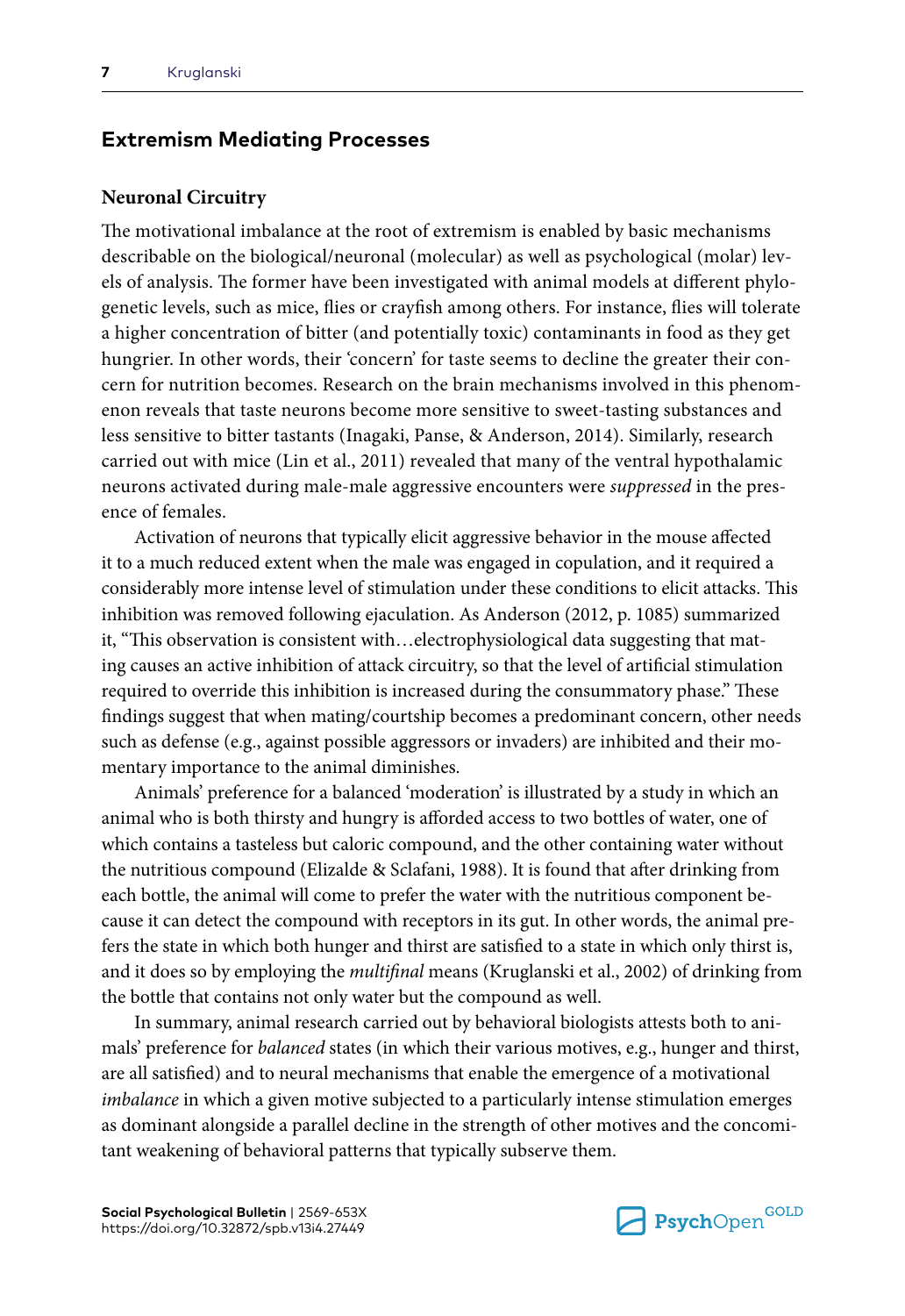In lower species, the state of prepossession in which a given motive dominates others is typically of brief duration. The motivational "storm" subsides once the momentarily dominant need is taken care of and the animal is then free to turn its attention to its alternative concerns. In humans, however, the operation of cognitive and social mechanisms enables long haul persistence of prepossessive states, including an enduring engagement in violent extremism. These mechanisms are considered in what follows.

#### **Cognitive Bases**

Below, I briefly describe three cognitive mechanisms that play a central role in the radicalization process. These are the processes of *knowledge activation*, *knowledge inhibition*, and *construal* or *inference*.

#### **Knowledge Activation**

The phenomenon of knowledge activation is ubiquitous throughout the radicalization process. It plays a key role in evocation of one's significance motive and bringing to mind possible ways of satisfying it. The process of knowledge activation assumes that a given knowledge construct is *available* in the individual's memory from which it is triggered, and hence made *accessible* by various primes in the individual's environment. The ease with which an available construct is activated by a cue or prime defines its degree of accessibility, or activation potential (Higgins, 1996). Accessibility, in turn, is determined by the degree to which the primed construct is currently motivationally relevant to the individual (Eitam & Higgins, 2010; Higgins & Eitam, 2014).

As noted earlier, attainment of personal 'significance' is highly motivating for most people, stemming as it does from such basic needs as those of competence (Deci & Ryan, 2000) self-enhancement, or control (Fiske, 2010; Higgins, 2012). Given its high activation-potential, priming the significance motive by external stimuli is thus likely to succeed. In real world contexts, such priming may be accomplished in various ways, e.g., through sermons or exhortations delivered by charismatic communicators, through discussion in chat rooms on the internet, through Instagrams or videos depicting events related to that goal, etc.

Typically, exhortations by militant propagandists activate one's goal of collective significance related to the humiliation of a group (e.g., Muslims, Palestinians, Americans) suffered in the hands of an adversary and hence communicating a loss of significance on part of the group's members. In those instances, the significance loss is bound to the individuals' social identity (i.e., their wounded pride as Muslims, Palestinians, or Americans).

Alternatively, the quest for significance restoration may be linked to one's individualidentity and be activated by memories of one's personal failures, debacles, and humiliations essentially unrelated to collective causes. Finally, the quest for significance may be evoked by opportunities for significance gain, that is, by heightened *expectancies* of significance attainment. As we discussed in detail elsewhere (Kruglanski, Chernikova, Rosenzweig, & Kopetz, 2014), goals have a value and an expectancy component: activation of a heightened

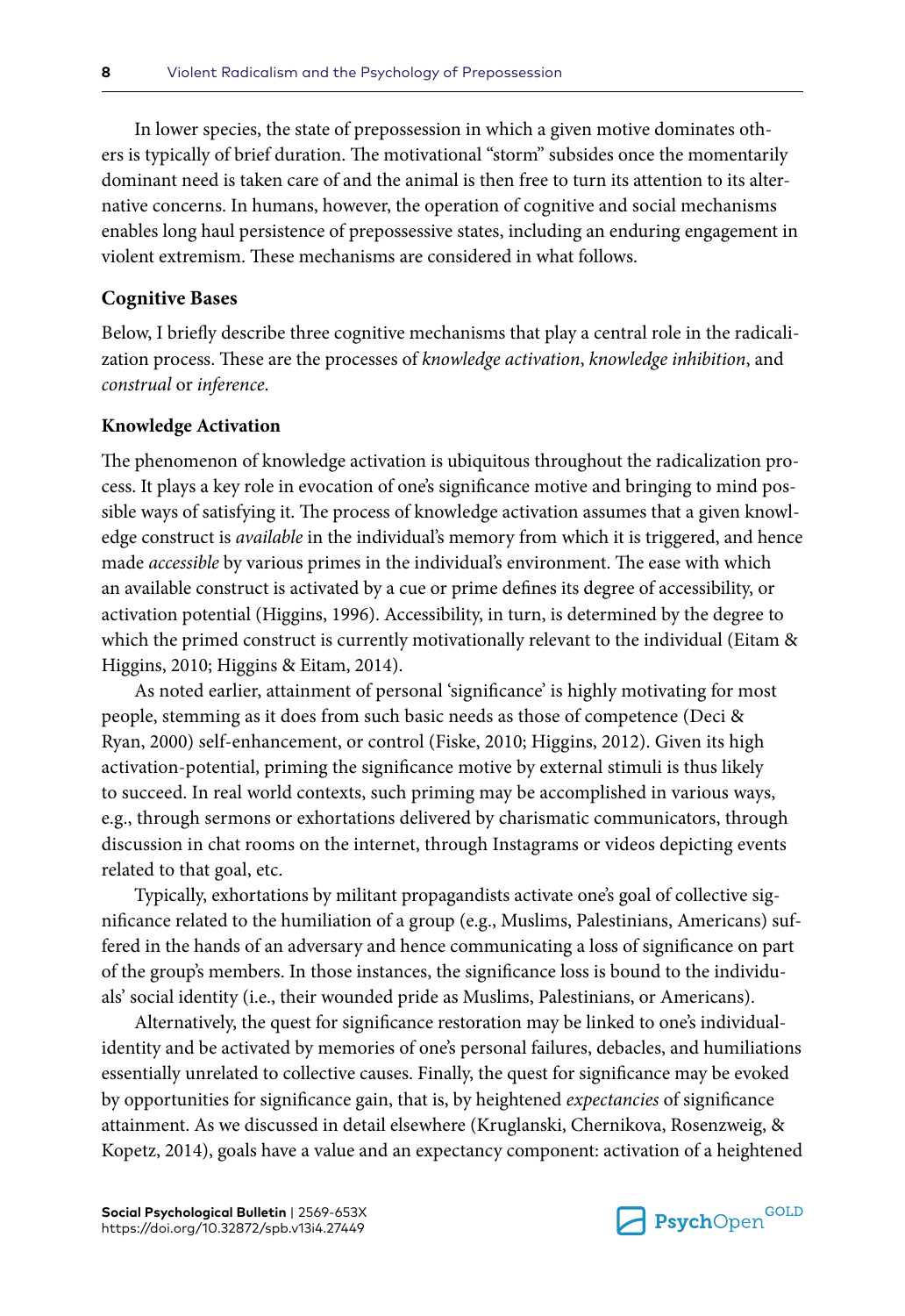expectancy of significance attainment through some recommended actions should thus increase the activation of that goal as well.

#### Activation's Consequences

Activating a cognitive construct impacts subsequent thoughts, feelings, and actions. For instance, it can affect the categorization of ambiguous stimuli that share features with that construct (Srull & Wyer, 1979; Higgins, Rholes, & Jones, 1977; for a review see Decoster & Claypool, 2004). Specifically, activation of the significance goal may increase an individual's tendency to interpret others' ambiguous remarks and behavior in significance relevant terms, that is, as significance decreasing (i.e., as slights or insults) or as significance enhancing (i.e., as compliments and recognitions).

Activation of a given construct results in the spreading of activation to other nodes in the construct's associative network, that is, to other semantically related constructs. For instance, the construct of personal significance could activate ways and means associated in the person's mind with the attainment of significance, as well as priming the emotion constructs associated with attainment or failure to attend significance (e.g., shame, dejection).

#### Selective Attention, and Inhibition

Cognitive scientists agree that attention is selective (e.g., see Eriksen & St. James, 1986; Jonides, 1983; Scholl, 2001; Yu, Mann, & Gosine, 2012). Attentional resources are finite, such that focusing them on a given construct withdraws them from other topics. For instance, in a dichotic listening task, the more individuals pay attention to stimuli presented in one ear, the less attention they pay to those presented in the other ear (e.g., Moray, 1959; Studdert-Kennedy, Shankweiler, & Schulman, 1970).

Typically, cognitive experiments study selective attention to externally presented stimuli, e.g., text presented in a dichotic listening task, letters presented in the flanker task (Eriksen & Eriksen, 1974), or differently colored words in the Stroop task (Stroop, 1935). But selective attention can also apply to internal constructs such as ideals or goals. *Rumination,* for instance, refers to the focusing of attention on the symptoms of one's distress, and on its possible causes and consequences (Nolen-Hoeksema, Wisco, & Lyubomirsky, 2008). And in the context of multiple goal activation, increased activation (through priming) of some goals prompted the withdrawal of attention from other goals, a phenomenon that we labeled the 'goal pull' effect (Shah & Kruglanski, 2002).

These attentional mechanisms likely play an important role in radicalization into violent extremism as well. For instance, focusing one's attention on the goal of personal significance (e.g., occasioned by instances of humiliation and significance loss) may divert it from issues of comfort and safety and enable individuals to enact risky behaviors at odds with those concerns (e.g., to volunteer for suicidal attacks). Similarly, focusing attention on issues of security and safety (as likely did much of the U.S. population in the aftermath of the 9/11 assault) may divert individuals' attention from issues of human rights, allowing torture to be practiced (e.g., in Guantanamo, Abu Ghraib, and a variety of 'black sites'

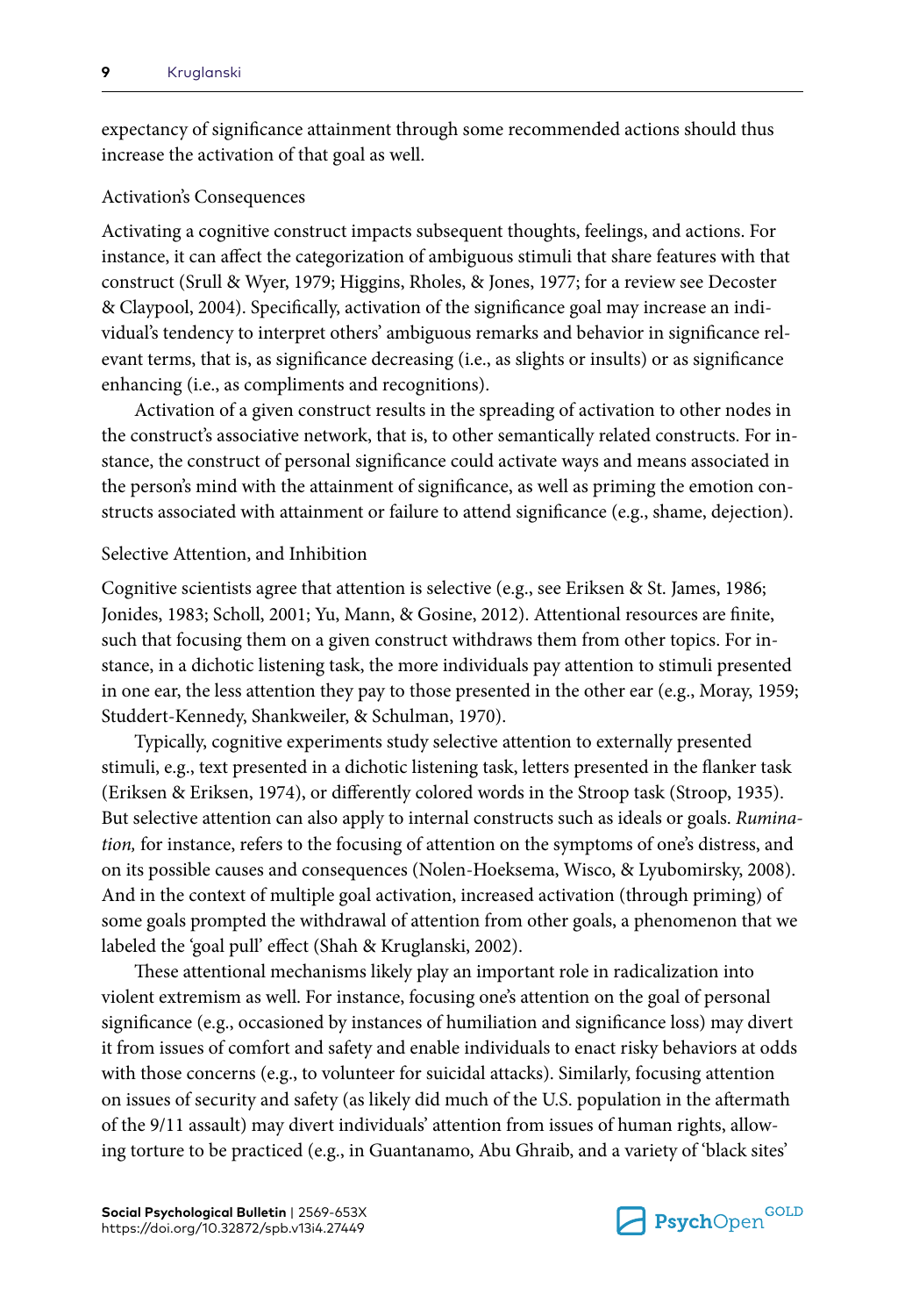where enhanced interrogation techniques might be practiced) and disregarding concerns with humanity, compassion, or empathy.

#### **Inhibition**

As already noted, selective attention refers to focusing attention on some (internal or external) stimuli and the consequent withdrawal of attention from other stimuli. This process consists of two opponent factors pulling in divergent directions: One source of pull or attraction emanates from the focal stimulus to which attention is deliberately directed and the opposing pull comes from the stimulus from which attention is withdrawn. The stronger the pull of the latter, the greater the effort needed in order to direct one's attention at the focal target by inhibiting the distracting stimulus.

Consider the Eriksen flanker task mentioned earlier (Eriksen & Eriksen, 1974). In one of its versions, participants are instructed to make a given response to certain letters, e.g., to press a left arrow if the letters H and K appear in the middle of a seven-letter string, and to press a right arrow if the letters S and C appear in that location. Participants are then presented with a string of letters that are either consistent or inconsistent in their response implications. For instance, the sequence HHHKHHH is consistent in implying a left response, similarly the sequence CCCSCCC is consistent in implying a right response. In contrast, the sequences HHHSHHH and CCCHCCC are inconsistent in that the flanking distractors imply a different response than the central target letter. Speed of responding is significantly faster in the case of consistent versus inconsistent flanker letters (e.g., see Eriksen, 1995 for a review) because of the need in the latter case to inhibit the incongruous responses elicited by the flankers.

Similarly, in the well-known Stroop test (Stroop, 1935), participants are instructed to name the color in which a color-denoting word is printed. When the word (e.g., "red", "green", or "yellow") is presented in a color different from that denoted by the name (e.g., the word "green" is printed in blue rather than green), naming the word's color typically takes longer and is more prone to errors than when the printed color matches the name of the color as it appears in the text. On the incongruent (vs. congruent) trials where the text mismatches the color, emitting the correct response requires inhibiting the incorrect response elicited by the word.

#### **Attentional Processes in Violent Extremism**

What role do these attentional processes play in radicalization and extremism? To reiterate, when one of the individual's needs becomes dominant, it draws attention away from other concerns. However, where the latter represent basic needs whose fulfillment is essential to individuals' well-being, they may well "vie" for attention as well. Accordingly, the focusing of attention on the dominant, extremism-promoting need may require considerable effort directed at inhibiting those competing concerns. In other words, mere diversion of attention may be insufficient where the alternative concerns emanate from individuals' basic needs. Precisely because such alternative concerns are basic, they are likely to assert them-

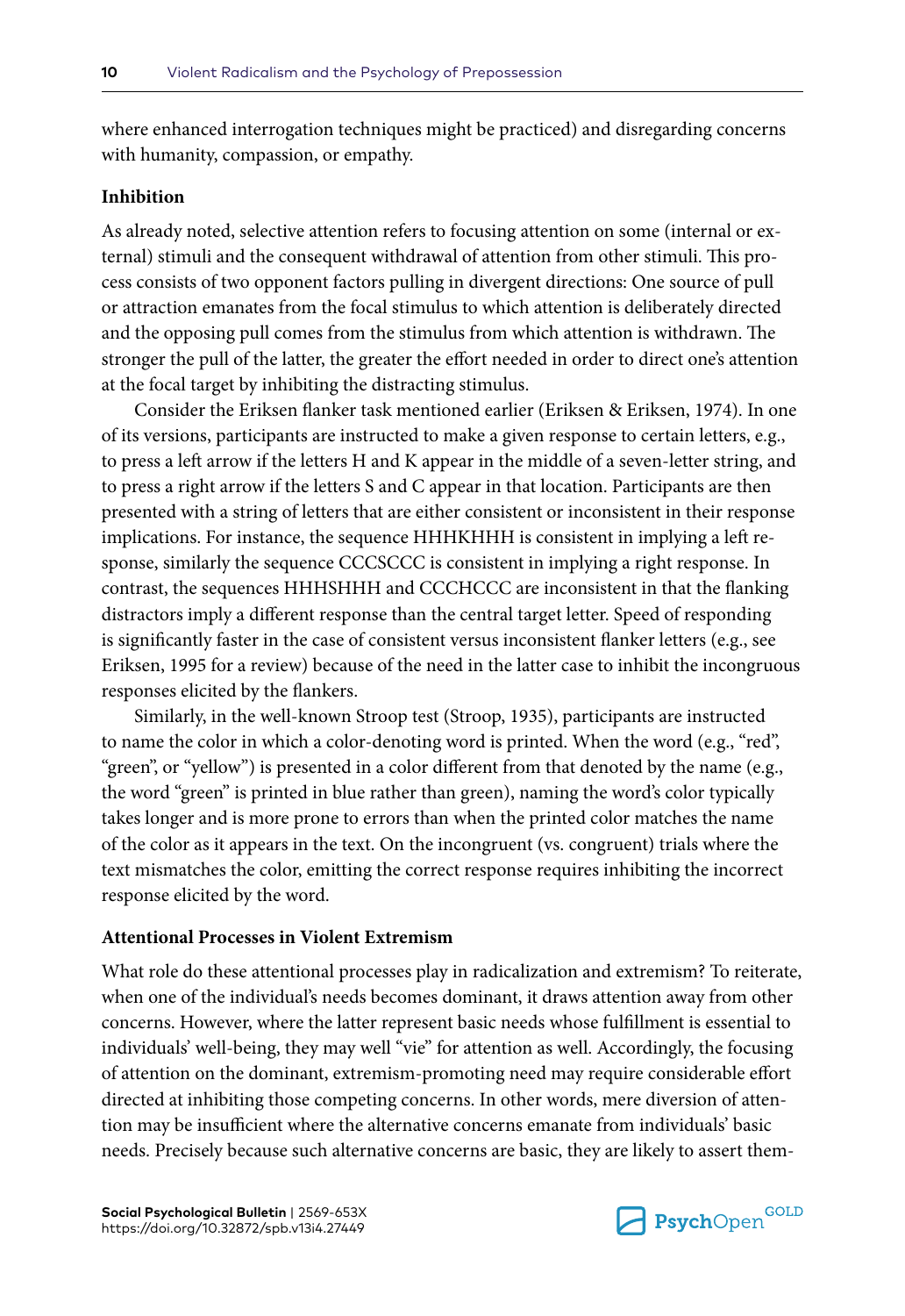selves sooner or later, and grab the individual's attention. Staying focused on the dominant need may then require active inhibition.

By analogy, consider a basic need for nutrition evoking the experience of hunger. Though preoccupation with other concerns, such as an engrossing intellectual activity, may take one's mind off hunger for a while, the 'oblivion' is unlikely to be long lasting. Sooner or later, hunger will let itself be known through increasingly severe pangs, and come to penetrate the individual's awareness. Thus, to maintain attentional focus on a given concern, mechanisms of selective attention may need to be augmented by those of active inhibition: an effortful process of banning unwanted thoughts from one's mind (Anderson & Huddleston, 2012; Lee & Kang, 2002; Wegner & Erskine, 2003).

Extremism (of whatever kind) is thus stressful and hard to accomplish: it requires the investment of inhibitory energy to suppress basic human needs that vie for attention. The more extreme the behavior (i.e., the greater the upset of the motivational balance), the fewer the persons (namely those with extraordinary self-regulatory capacity) who are able to keep it up, especially for a long duration. For instance, the average length of time that individuals spend as members of violent far right organizations in Europe (e.g., of the neo-Nazi variety) is about ten years (Bjørgo, 2002). Similarly, Pyrooz and Decker (2011) examined interviews with former juvenile gang members in the U.S. and found that gang desistance was strongly correlated with age, suggesting a natural aging out process from membership in gangs. Gottfredson and Hirschi's (1990) age-crime curve suggests that criminal activity prevalence peaks in the late teens and declines in the early 20s. In the same vein, Laub and Sampson (2001) suggest that the vast majority of criminal offenders stop committing criminal activities. Key elements to this desistance include aging, marriage, securing legal, stable work, and/or reassessing the costs and benefits of crime (i.e., realizing the sacrifice to other needs that engaging in crime effects). And although drug addiction, alcoholism, and eating disorders are often long lasting, individuals typically engage in protracted battles with these afflictions aimed at a recovery of a motivational balance that affords a harmonious satisfaction of their basic needs (National Center on Addiction and Substance Abuse at Columbia University, 2012; Carter et al., 2012; Keel, Dorer, Franko, Jackson, & Herzog, 2005; Vallerand et al., 2003).

In summary, processes of knowledge activation, selective attention, and inhibition play an important role in all kinds of extremism, including violent extremism. Activation of a dominant need, and the focusing of attention on it, comes at the expense of alternative concerns that also demand attention. Maintenance of extreme behavior may require continued investment of efforts and energies in inhibitory processes that deny attention to those concerns. This stresses the motivational system as a consequence of which extremism tends to be time-bound, and to be exhibited by small segments of most populations.

#### **Sense Making and Meaning Construction**

Though activation of motivational constructs (goals and means) is necessary, it is insufficient for their actual implementation in behavior. Additionally, a *construal* process must

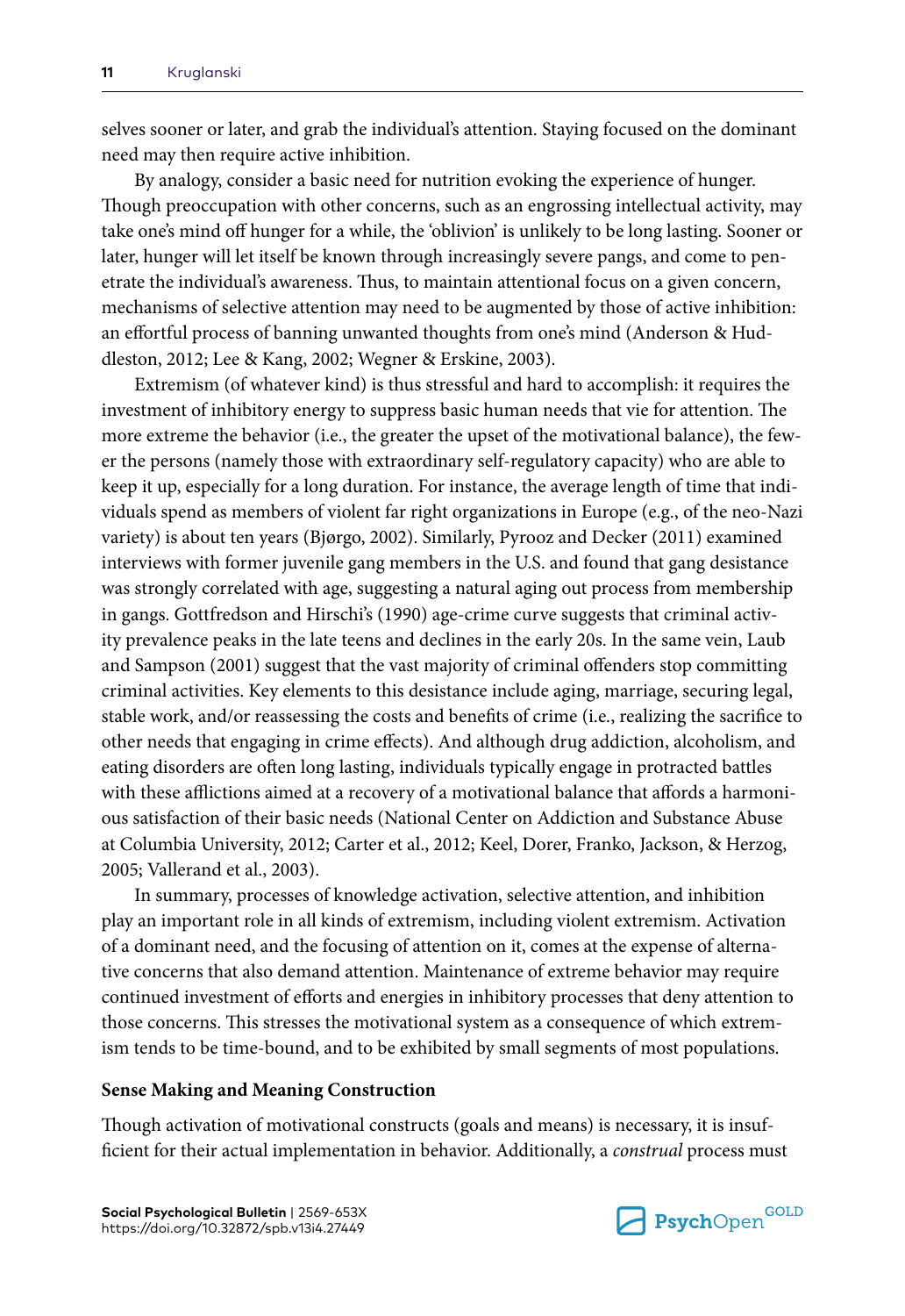take place in which the behavior comes to be understood as an effective means to a current goal. This function is carried out via an inferential process in which judgments are formed on the basis of relevant evidence. Recently, we (Kruglanski & Gigerenzer, 2011) characterized this process as *rule based*: The individual subscribes to the premise/rule/heuristic whereby *if* some condition is fulfilled, a given conclusion follows. In the case of violent extremism, the conclusion at issue may be that a given act of violence (e.g., kidnapping, killing, or a suicidal attack) is legitimate, and laudable. A judgment of this sort is likely to require evidence of a social kind, typically articulated in an ideological narrative that asserts the violence-significance relation. The source that delivers the narrative must be credible and venerated. In fact, its reputation (expertise, trustworthiness) serves as evidence for the veracity of its pronouncements. Often, such a source is one group's leader, a charismatic communicator, or another high-ranking member of one's group whose knowledge and intentions are trusted. In the case of violent extremism, such a communicator may assert that the aggression carried out on behalf of one's group is indeed desirable and significance affording. Simply, the listener may apply the rule "if leader X delivers a given message (e.g., whereby violence for a cause confers significance) (then) that narrative is valid." Leaders' pronouncements may thus constitute one inferential basis for concluding the laudability of violence. Other such bases may include a *perceived consensus* within one's group that the narrative is valid, as well as the observation that individuals who acted in conformance with the narrative (e.g., by carrying out acts of violence against the group's ostensible enemies) are celebrated and admired.

In summary, the activation of constructs and their consequent representation in awareness, though necessary, is insufficient for making behavioral choices and embarking on a concrete course of action. The latter presuppose the formation of a cognitive means-ends schema that tie a given (e.g., extreme) activity-construct to an individual's goal in the situation (e.g., attainment of personal significance) and its validation via the appropriate evidence.

#### Awareness of the 'True' Reasons

Nisbett and Wilson (1977) (see also Chun, Kruglanski, Sleeth-Keppler, & Friedman, 2011) argued that individuals are often unaware of the true causes of their behavior that are often implicit and inaccessible to consciousness; instead, people typically assign effects (e.g., behaviors) to readily accessible, plausible causes that make good explanatory sense. Such a dynamic may well apply to individuals who perpetrate violence against others. Often, those persons might be unaware that what ultimately drives their behavior is their quest for significance (e.g., aroused by a significance loss and/or opportunity for a significance gain). Ascribing one's actions to a 'quest for significance' may sound egotistic (if not downright narcissistic), boastful, and vain—not the kind of attribute one may want to claim for oneself. Instead, individuals might ascribe their behavior to more socially desirable causes such as devotion to (nationalist, ethnic, religious or social) ideals valued by their group. Such ascriptions are not wrong. As shown below, they do confuse, however, the categories of goals versus means.

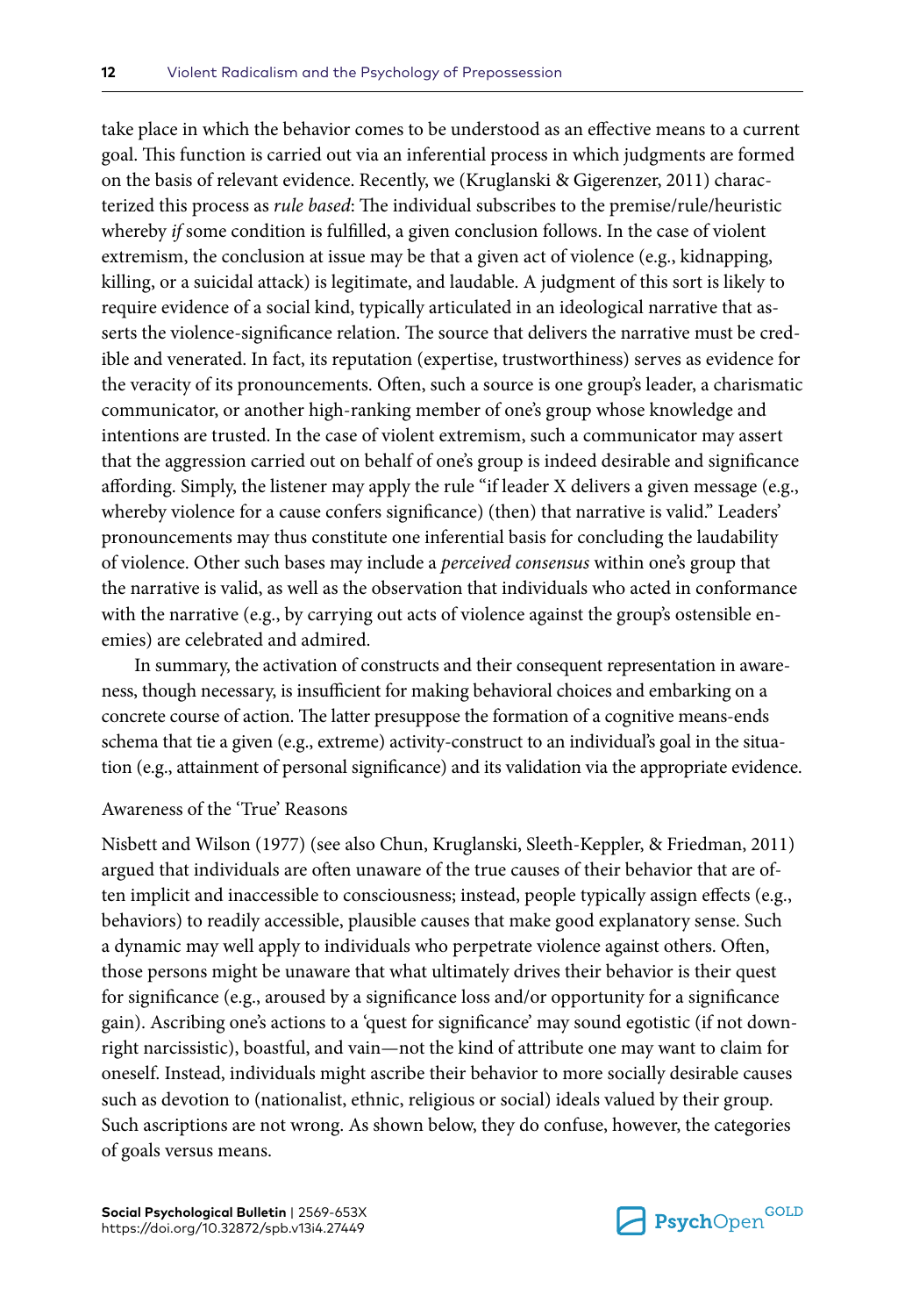The goal of any behavior ultimately derives from one of the individuals' basic needs. The means to the goal are determined by the specific context. Consider the (basic) need for nutrition experienced as hunger. The means to satisfying it would be completely determined by situational availability. In some circumstances, booking a table at a restaurant might constitute an available means, whereas in other conditions the available means might be cooking a meal in one's kitchen, plucking a coconut from a tree, etc.

Similarly, the goal of personal significance could be served by a variety of means, including such valued behaviors as fighting for a socially cherished cause. Individuals might thus ascribe their behavior to an ideological cause without explicitly realizing that serving it is but a means to their fundamental quest for significance, which is the motivation ultimately responsible for their behavior. Illustrating this point, German neo-Nazis whom we have recently interviewed (Kruglanski, Webber, & Koehler, 2018) explained their attraction to the movement by mentioning the significance theme in less than 50% of the cases, as compared to nearly 80% of cases where they explained it in terms of the movement's ideological narrative and/or the support for that narrative by their network.

## **Recapitulation and Conclusion**

Complex behaviors exemplified by actions of violent extremists are enabled by fundamental psychological and biological mechanisms, some of which humans share with organisms at lower rungs of the phylogenetic ladder. In this paper, I propose that extremism arises in a situation in which a given basic need dominates others. This state of *prepossession* removes the constraints that the latter needs impose on behavior, and hence license activities detrimental to those concerns.

The foregoing analysis is thought to apply to all kinds of extremisms including, though not limited to, violent extremism. It also captures the twofold meaning of extremism as a term used in popular language, namely in its denotation of a (1) high *magnitude* or *intensity* ascribed to a phenomenon or a process, and (2) its infrequency of occurrence: because the imbalanced dominance of a given need inhibits other basic concerns, it should foster distress and dissatisfaction that most people would tend to avoid. Thus, states of prepossession in which extremely intense needs obviate others are ultimately unsatisfactory and hence short-lived and/or infrequent.

In our prior work (e.g., Jasko et al., 2016; Kruglanski et al., 2009, 2013, 2017; Kruglanski, Gelfand, et al., 2014; Webber et al., 2017, 2018), we identified the quest for personal significance as the dominant motivational driver of violent extremism. It is that need that impels individuals to commit to a socially valued cause and sacrifice alternative concerns related to basic human needs (i.e., security, comfort, survival). Such a state of prepossession (by the significance *need*) is mediated and preserved via (1) ideological *narratives* that stress the linkage between commitment of violent actions and the attainment of significance, and (2) embeddedness in a social *network* that embraces and validates the narrative as well as rewards individuals for acting on its exhortations.

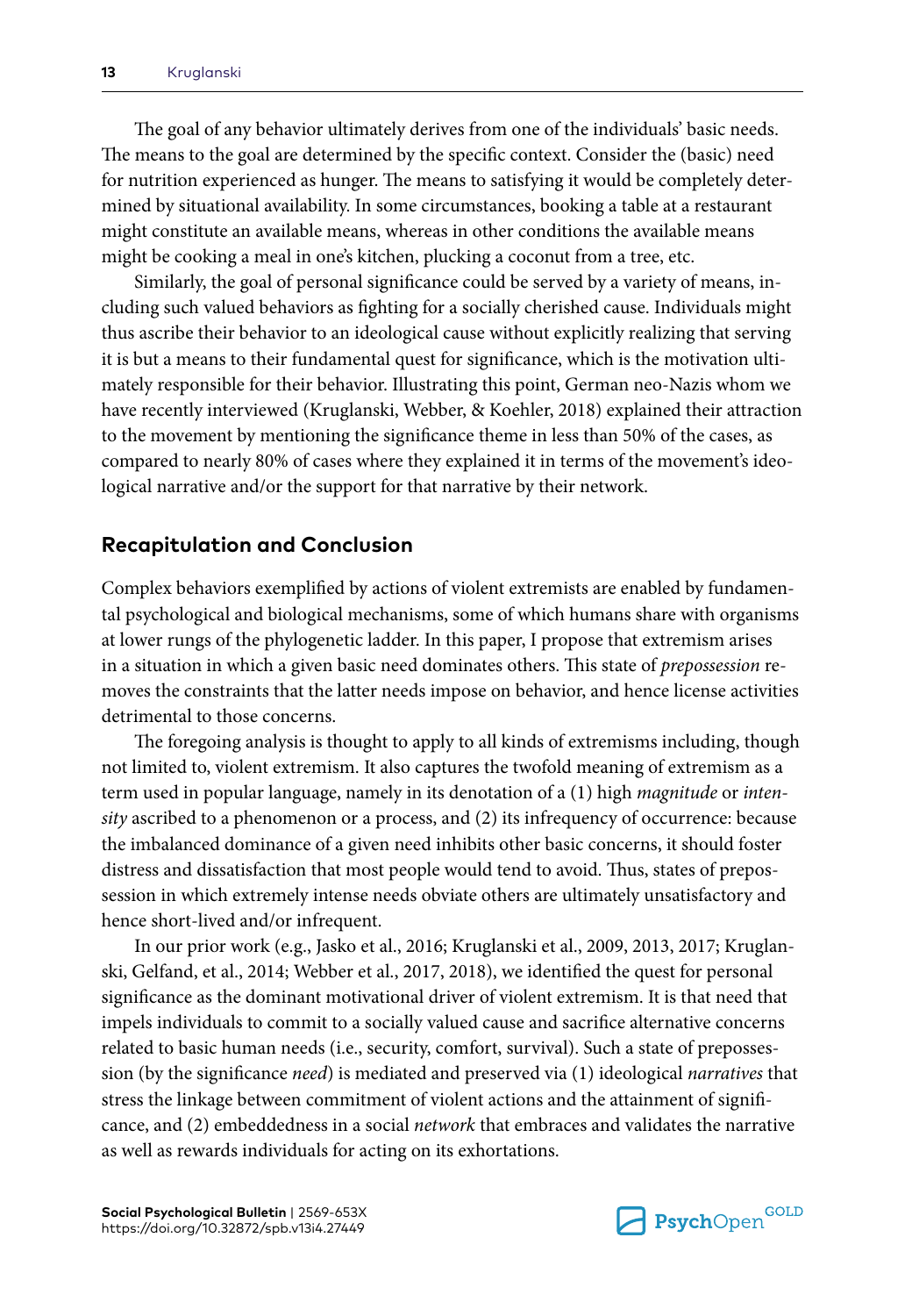The presently described state of prepossession is made possible by the operation of basic mechanisms observable at the neural and cognitive levels, including in particular the twin processes of activation and inhibition in which the stimulation of biological and cognitive processes serving a given organismic function coincides with the suppression of processes serving alternative functions. Whereas these basic mechanisms operate across levels of phylogeny extensive endurance of the state of prepossession in humans may be enabled by cognitive construal of belief systems and group dynamics that turn those belief systems into a shared reality.

# **Funding**

The author has no funding to report.

## **Competing Interests**

The author (AWK) is a member of SPB's Editorial Board, but played no editorial role for this particular article or intervened in any form in the peer review procedure.

## **Acknowledgements**

The author has no support to report.

# **References**

- Anderson, D. J. (2012). Optogenetics, sex, and violence in the brain: Implications for psychiatry. *Biological Psychiatry*, *71*(12), 1081–1089.<https://doi.org/10.1016/j.biopsych.2011.11.012>
- Anderson, M. C., & Huddleston, E. (2012). Towards a cognitive and neurobiological model of motivated forgetting. In R. F. Belli (Ed.), *True and false recovered memories* (pp. 53-120). New York, NY, USA: Springer.
- Bjørgo, T. (2002). *Exit neo-Nazism: Reducing recruitment and promoting disengagement from racist groups (Working paper, Norsk Utenrik-spolitisk Institutt, Oslo, Norway*). Retrieved from [https://](https://brage.bibsys.no/xmlui/handle/11250/2394077) [brage.bibsys.no/xmlui/handle/11250/2394077](https://brage.bibsys.no/xmlui/handle/11250/2394077)
- Carter, J. C., Mercer-Lynn, K. B., Norwood, S. J., Bewell-Weiss, C. V., Crosby, R. D., Woodside, D. B., & Olmsted, M. P. (2012). A prospective study of predictors of relapse in anorexia nervosa: Implications for relapse prevention. *Psychiatry Research*, *200*(2-3), 518–523. [https://doi.org/10.1016/j.](https://doi.org/10.1016/j.psychres.2012.04.037) [psychres.2012.04.037](https://doi.org/10.1016/j.psychres.2012.04.037)
- Chun, W. Y., Kruglanski, A. W., Sleeth-Keppler, D., & Friedman, R. (2011). Multifinality in implicit choice. *Journal of Personality and Social Psychology*, *101*(5), 1124–1137. [https://doi.org/10.1037/](https://doi.org/10.1037/a0023778) [a0023778](https://doi.org/10.1037/a0023778)
- Deci, E. L., & Ryan, R. M. (2000). The "what" and "why" of goal pursuits: Human needs and the self determination of behavior. *Psychological Inquiry*, *11*(4), 227–268. [https://doi.org/10.1207/](https://doi.org/10.1207/S15327965PLI1104_01) [S15327965PLI1104\\_01](https://doi.org/10.1207/S15327965PLI1104_01)

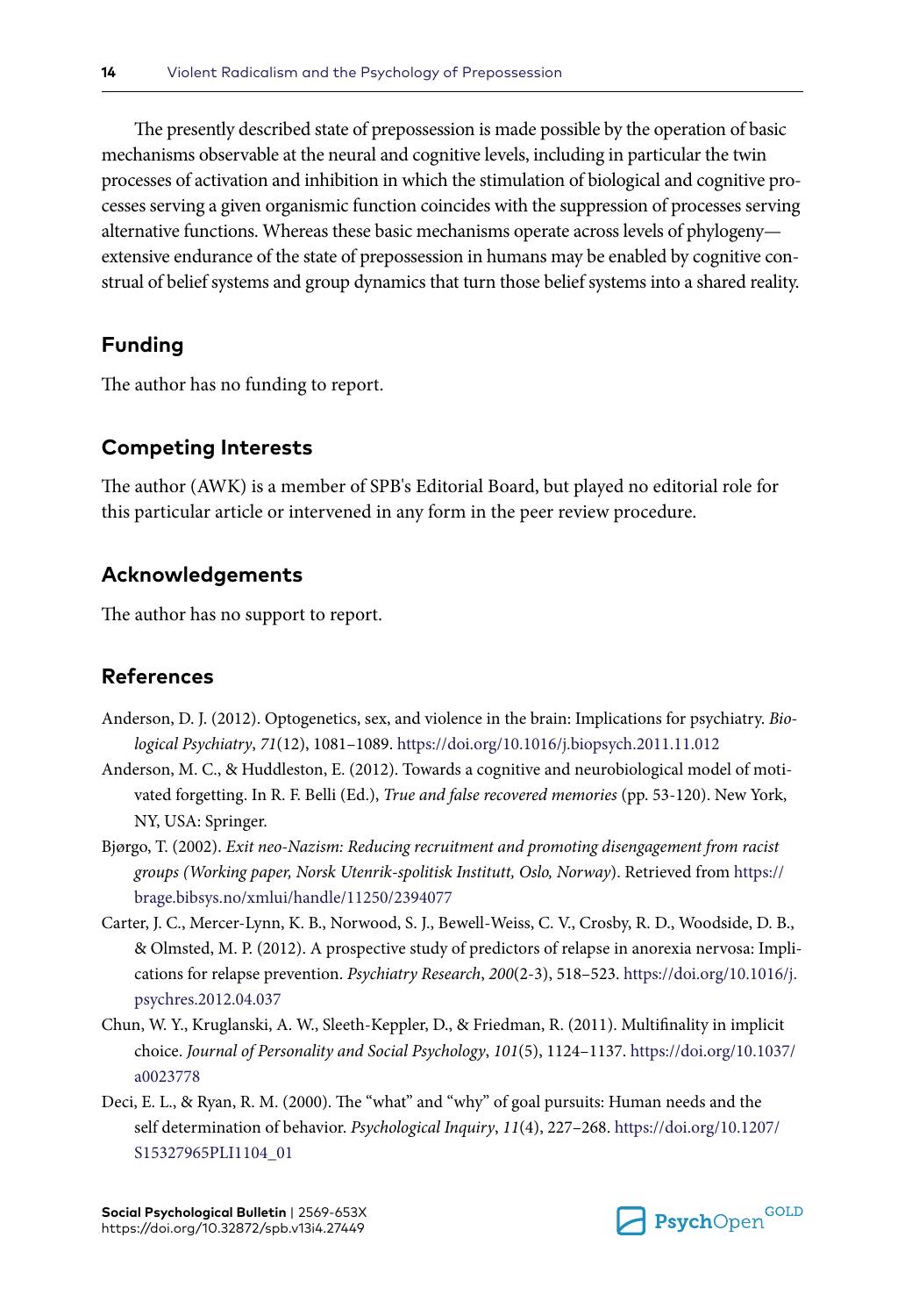- Decoster, J., & Claypool, H. M. (2004). A meta-analysis of priming effects on impression formation supporting a general model of informational biases. *Personality and Social Psychology Review*, *8*(1), 2–27. [https://doi.org/10.1207/S15327957PSPR0801\\_1](https://doi.org/10.1207/S15327957PSPR0801_1)
- Eitam, B., & Higgins, E. T. (2010). Motivation in mental accessibility: Relevance of a representation (ROAR) as a new framework. *Social and Personality Psychology Compass*, *4*(10), 951–967. <https://doi.org/10.1111/j.1751-9004.2010.00309.x>
- Elizalde, G., & Sclafani, A. (1988). Sterch-based conditioned flavor preferences in rats: Influence of taste, calories and CS-US delay. *Appetite*, *11*(3), 179–200. [https://doi.org/10.1016/S0195-](https://doi.org/10.1016/S0195-6663(88)80002-3) [6663\(88\)80002-3](https://doi.org/10.1016/S0195-6663(88)80002-3)
- Eriksen, B. A., & Eriksen, C. W. (1974). Effects of noise letters upon the identification of a target letter in a nonsearch task. *Perception & Psychophysics*, *16*(1), 143–149. [https://doi.org/10.3758/](https://doi.org/10.3758/BF03203267) [BF03203267](https://doi.org/10.3758/BF03203267)
- Eriksen, C. W. (1995). The flankers task and response competition: A useful tool for investigating a variety of cognitive problems. *Visual Cognition*, *2*(2-3), 101–118. [https://doi.](https://doi.org/10.1080/13506289508401726) [org/10.1080/13506289508401726](https://doi.org/10.1080/13506289508401726)
- Eriksen, C. W., & St. James, J. D. S. (1986). Visual attention within and around the field of focal attention: A zoom lens model. *Perception & Psychophysics*, *40*, 225–240. [https://doi.org/10.3758/](https://doi.org/10.3758/BF03211502) [BF03211502](https://doi.org/10.3758/BF03211502)
- Fiske, S. T. (2010). *Social beings: Core motives in social psychology* (2nd ed.). Hoboken, NJ, USA: Wiley.
- Gambetta, D. (2005). *Making sense of suicide missions.* Oxford, United Kingdom: Oxford University Press.
- Gottfredson, M. R., & Hirschi, T. (1990). *A general theory of crime.* Stanford, CA, USA: Stanford University Press.
- Higgins, E. T. (1996). Knowledge activation: Accessibility, applicability, and salience. In E.T. Higgins & A. W. Kruglanski (Eds.), *Social psychology: Handbook of basic principles* (pp. 133-168). New York, NY, USA: Guilford Press.
- Higgins, E. T. (2012). *Beyond pleasure and pain: How motivation works.* Oxford, United Kingdom: Oxford University Press.
- Higgins, E. T., & Eitam, B. (2014). Priming… Shmiming: It's about knowing *when* and *why* stimulated memory representations become active. *Social Cognition*, *32*(Supplement), 225–242. [https://](https://doi.org/10.1521/soco.2014.32.supp.225) [doi.org/10.1521/soco.2014.32.supp.225](https://doi.org/10.1521/soco.2014.32.supp.225)
- Higgins, E. T., Rholes, W. S., & Jones, C. R. (1977). Category accessibility and impression formation. *Journal of Experimental Social Psychology*, *13*(2), 141–154. [https://doi.org/10.1016/S0022-](https://doi.org/10.1016/S0022-1031(77)80007-3) [1031\(77\)80007-3](https://doi.org/10.1016/S0022-1031(77)80007-3)
- Inagaki, H. K., Panse, K. M., & Anderson, D. J. (2014). Independent, reciprocal neuromodulatory control of sweet and bitter taste sensitivity during starvation in Drosophila. *Neuron*, *84*(4), 806–820.<https://doi.org/10.1016/j.neuron.2014.09.032>
- Jasko, K., LaFree, G., & Kruglanski, A. (2016). Quest for significance and violent extremism: The case of domestic radicalization. *Political Psychology*, *38*(5), 815–831. <https://doi.org/10.1111/pops.12376>
- Jonides, J. (1983). Further toward a model of the mind's eye's movement. *Bulletin of the Psychonomic Society*, *21*(4), 247–250.<https://doi.org/10.3758/BF03334699>

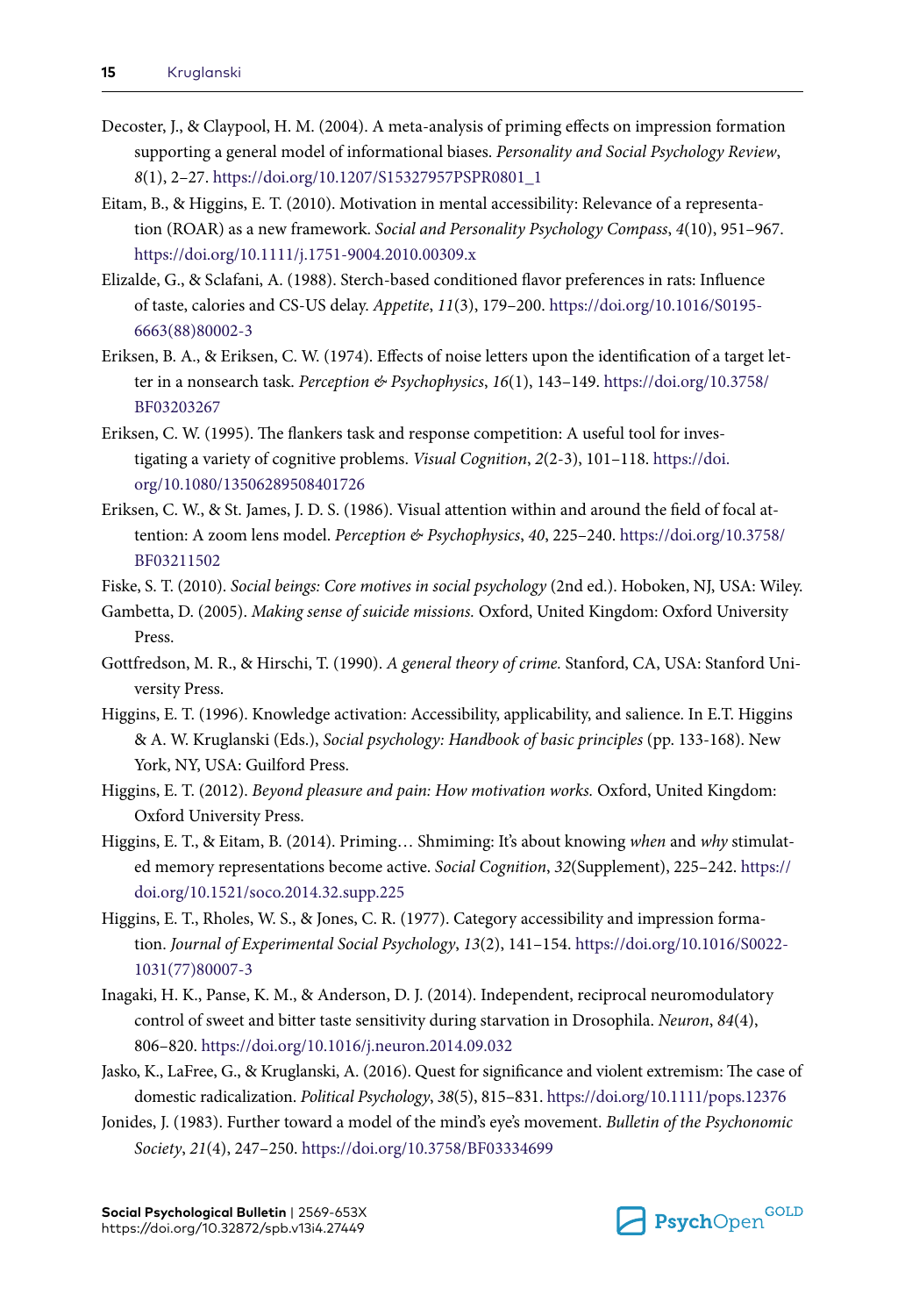- Keel, P. K., Dorer, D. J., Franko, D. L., Jackson, S. C., & Herzog, D. B. (2005). Postremission predictors of relapse in women with eating disorders. *The American Journal of Psychiatry*, *162*(12), 2263–2268. <https://doi.org/10.1176/appi.ajp.162.12.2263>
- Kierkegaard, S. (1886/1938). *Purity of heart is to will one thing* (D. Steere, Trans., 1938; 3rd ed., 1956). New York, NY, USA: Harper & Row.
- Köpetz, C., Faber, T., Fishbach, A., & Kruglanski, A. W. (2011). The multifinality constraints effect: How goal multiplicity narrows the means set to a focal end. *Journal of Personality and Social Psychology*, *100*(5), 810–826. <https://doi.org/10.1037/a0022980>
- Kruglanski, A. W., Bélanger, J. J., Gelfand, M., Gunaratna, R., Hettiarachchi, M., Reinares, F., . . . Sharvit, K. (2013). Terrorism—A (self) love story: Redirecting the significance quest can end violence. *The American Psychologist*, *68*(7), 559–575. <https://doi.org/10.1037/a0032615>
- Kruglanski, A. W., Belanger, J. J., & Gunaratna, R. (2018). *The three pillars of radicalization: Needs, Narratives and Networks*. Oxford, United Kingdom: Oxford University Press. Manuscript in preparation.
- Kruglanski, A., Chen, X., Dechesne, M., Fishman, S., & Orehek, E. (2009). Fully committed: Suicide bombers' motivation and the quest for personal significance. *Political Psychology*, *30*(3), 331– 357. <https://doi.org/10.1111/j.1467-9221.2009.00698.x>
- Kruglanski, A. W., Chernikova, M., Rosenzweig, E., & Kopetz, C. (2014). On motivational readiness. *Psychological Review*, *121*(3), 367–388.<https://doi.org/10.1037/a0037013>
- Kruglanski, A. W., Gelfand, M. J., Bélanger, J. J., Sheveland, A., Hetiarachchi, M., & Gunaratna, R. (2014). The psychology of radicalization and deradicalization: How significance quest impacts violent extremism. *Political Psychology*, *35*(S1), 69–93. <https://doi.org/10.1111/pops.12163>
- Kruglanski, A. W., Gelfand, M., & Gunaratna, R. (2012). Terrorism as means to an end: How political violence bestows significance. In P. R. Shaver & M. Milkulincer (Eds.), *Meaning, mortality, and choice: The social psychology of existential concerns* (pp. 203-212). Washington, DC, USA: American Psychology Association.
- Kruglanski, A. W., & Gigerenzer, G. (2011). Intuitive and deliberate judgments are based on common principles. *Psychological Review*, *118*(1), 97–109. <https://doi.org/10.1037/a0020762>
- Kruglanski, A. W., Jasko, K., Chernikova, M., Dugas, M., & Webber, D. (2017). To the fringe and back: Violent extremism and the psychology of deviance. *The American Psychologist*, *72*(3), 217–230.<https://doi.org/10.1037/amp0000091>
- Kruglanski, A. W., Shah, J. Y., Fishbach, A., Friedman, R., Chun, W. Y., & Sleeth-Keppler, D. (2002). A theory of goal systems. *Advances in Experimental Social Psychology*, *34*, 331–378. [https://doi.](https://doi.org/10.1016/S0065-2601(02)80008-9) [org/10.1016/S0065-2601\(02\)80008-9](https://doi.org/10.1016/S0065-2601(02)80008-9)
- Kruglanski, A. W., Webber, D., & Koehler, D. (2018). *Radicals' journey: German Neo-Nazis' voyage to the fringe and back.* Manuscript in preparation.
- Laub, J. H., & Sampson, R. J. (2001). Understanding desistance from crime. *Crime and Justice*, *28*, 1–69.<https://doi.org/10.1086/652208>
- Lee, K. M., & Kang, S. Y. (2002). Arithmetic operation and working memory: Differential suppression in dual tasks. *Cognition*, *83*(3), B63–B68. [https://doi.org/10.1016/S0010-0277\(02\)00010-0](https://doi.org/10.1016/S0010-0277(02)00010-0)

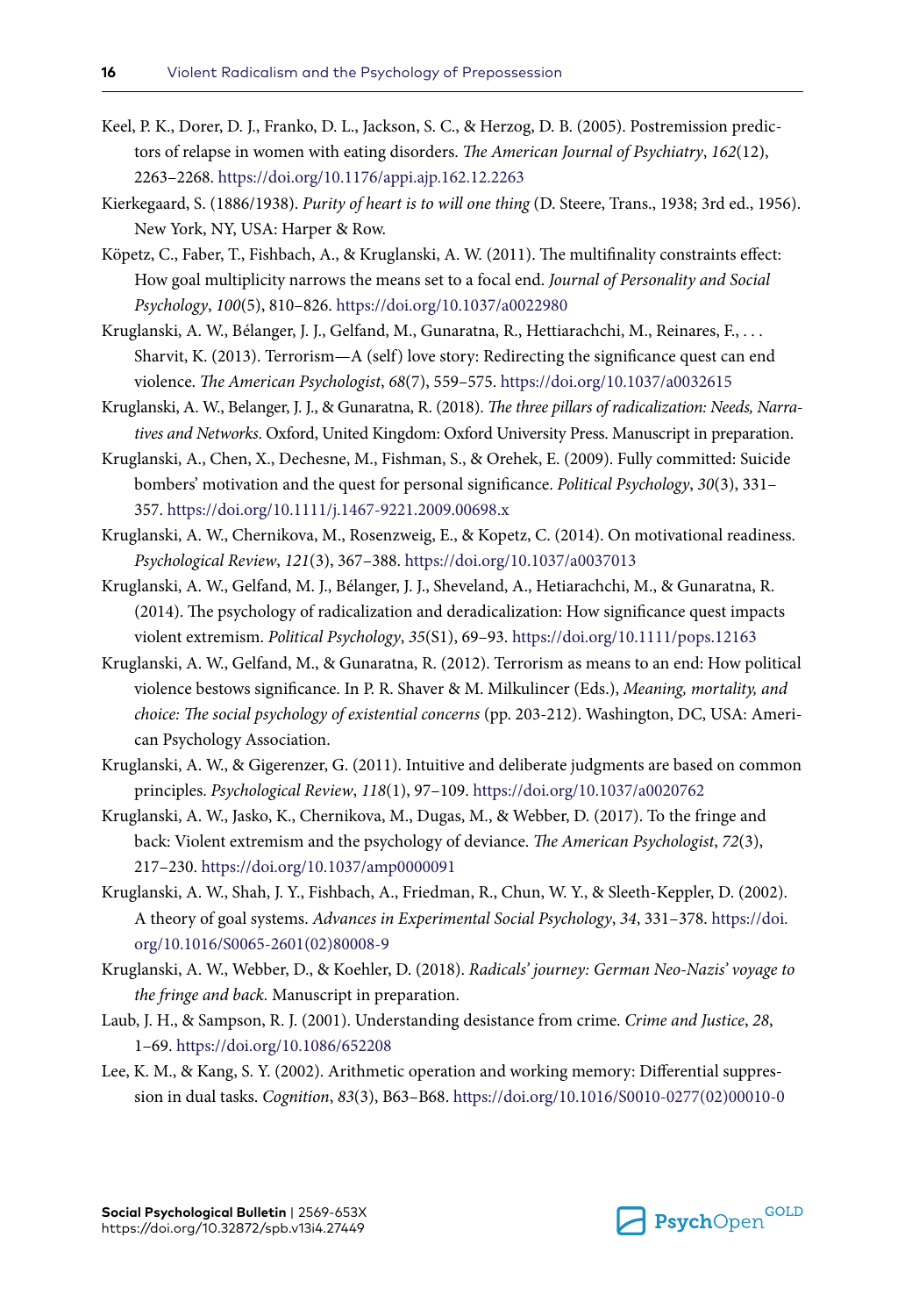- Lin, D., Boyle, M. P., Dollar, P., Lee, H., Lein, E. S., Perona, P., & Anderson, D. J. (2011). Functional identification of an aggressive locus in the mouse hypothalamus. *Nature*, *470*(7333), 221–226. <https://doi.org/10.1038/nature09736>
- Lyons-Padilla, S., Gelfand, M. J., Mirahmadi, H., Farooq, M., & van Egmond, M. (2015). Belonging nowhere: Marginalization and radicalization risk among Muslim immigrants. *Behavioral Science & Policy*, *1*(2), 1–12.<https://doi.org/10.1353/bsp.2015.0019>
- Maslow, A. H. (1943). A theory of human motivation. *Psychological Review*, *50*(4), 370–396. [https://](https://doi.org/10.1037/h0054346) [doi.org/10.1037/h0054346](https://doi.org/10.1037/h0054346)
- Moray, N. (1959). Attention in dichotic listening: Affective cues and the influence of instructions. *Quarterly Journal of Experimental Psychology*, *11*(1), 56–60. [https://doi.](https://doi.org/10.1080/17470215908416289) [org/10.1080/17470215908416289](https://doi.org/10.1080/17470215908416289)
- National Center on Addiction and Substance Abuse at Columbia University. (2012). *Addiction medicine: Closing the gap between science and practice*. New York, NY, USA: CASA.
- Nisbett, R. E., & Wilson, T. D. (1977). Telling more than we can know: Verbal reports on mental processes. *Psychological Review*, *84*(3), 231–259. <https://doi.org/10.1037/0033-295X.84.3.231>
- Nolen-Hoeksema, S., Wisco, B. E., & Lyubomirsky, S. (2008). Rethinking rumination. *Perspectives on Psychological Science*, *3*(5), 400–424.<https://doi.org/10.1111/j.1745-6924.2008.00088.x>
- Oettingen, G. (2000). Expectancy effects on behavior depend on self-regulatory thought. *Social Cognition*, *18*(2), 101–129.<https://doi.org/10.1521/soco.2000.18.2.101>
- Oettingen, G., Pak, H., & Schnetter, K. (2001). Self-regulation of goal setting: Turning free fantasies about the future into binding goals. *Journal of Personality and Social Psychology*, *80*(5), 736–753. <https://doi.org/10.1037/0022-3514.80.5.736>
- Olsthoorn, P. (2005). Honor as a motive for making sacrifices. *Journal of Military Ethics*, *4*(3), 183– 197. <https://doi.org/10.1080/15027570500230262>
- Pinker, S. (2011). Decline of violence: Taming the devil within us. *Nature*, *478*(7369), 309–311. <https://doi.org/10.1038/478309a>
- Pyrooz, D. C., & Decker, S. H. (2011). Motives and methods for leaving the gang: Understanding the process of gang desistance. *Journal of Criminal Justice*, *39*(5), 417–425. [https://doi.org/10.1016/j.](https://doi.org/10.1016/j.jcrimjus.2011.07.001) [jcrimjus.2011.07.001](https://doi.org/10.1016/j.jcrimjus.2011.07.001)
- Scholl, B. J. (2001). Objects and attention: The state of the art. *Cognition*, *80*(1-2), 1–46. [https://doi.](https://doi.org/10.1016/S0010-0277(00)00152-9) [org/10.1016/S0010-0277\(00\)00152-9](https://doi.org/10.1016/S0010-0277(00)00152-9)
- Shah, J. Y., Friedman, R., & Kruglanski, A. W. (2002). Forgetting all else: On the antecedents and consequences of goal shielding. *Journal of Personality and Social Psychology*, *83*(6), 1261–1280. <https://doi.org/10.1037/0022-3514.83.6.1261>
- Shah, J. Y., & Kruglanski, A. W. (2002). Priming against your will: How accessible alternatives affect goal pursuit. *Journal of Experimental Social Psychology*, *38*(4), 368–383. [https://doi.org/10.1016/](https://doi.org/10.1016/S0022-1031(02)00005-7) [S0022-1031\(02\)00005-7](https://doi.org/10.1016/S0022-1031(02)00005-7)
- Srull, T. K., & Wyer, R. S. (1979). The role of category accessibility in the interpretation of information about persons: Some determinants and implications. *Journal of Personality and Social Psychology*, *37*(10), 1660–1672. <https://doi.org/10.1037/0022-3514.37.10.1660>
- Stern, J. (2003). *Terror in the name of god: Why religious militants kill.* New York, NY, USA: Harper Collins.